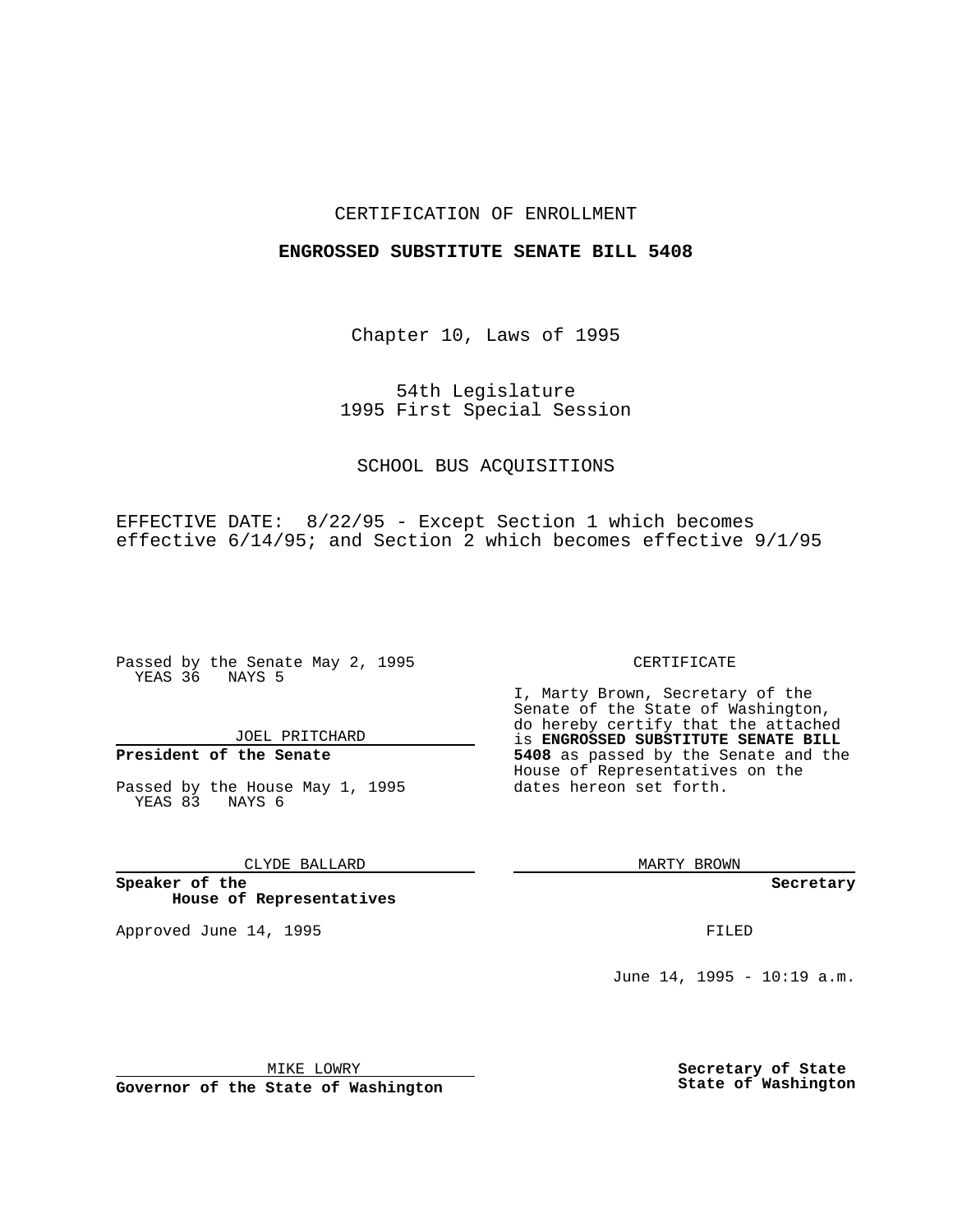# **ENGROSSED SUBSTITUTE SENATE BILL 5408** \_\_\_\_\_\_\_\_\_\_\_\_\_\_\_\_\_\_\_\_\_\_\_\_\_\_\_\_\_\_\_\_\_\_\_\_\_\_\_\_\_\_\_\_\_\_\_

\_\_\_\_\_\_\_\_\_\_\_\_\_\_\_\_\_\_\_\_\_\_\_\_\_\_\_\_\_\_\_\_\_\_\_\_\_\_\_\_\_\_\_\_\_\_\_

AS AMENDED BY THE HOUSE

Passed Legislature - 1995 First Special Session

#### **State of Washington 54th Legislature 1995 Regular Session**

**By** Senate Committee on Education (originally sponsored by Senators McAuliffe, Johnson, Quigley and Long; by request of Office of Financial Management)

Read first time 03/01/95.

 AN ACT Relating to school bus acquisitions; amending RCW 28A.160.200 and 28A.335.190; adding a new section to chapter 28A.160 RCW; creating a new section; providing an effective date; and declaring an emergency.

BE IT ENACTED BY THE LEGISLATURE OF THE STATE OF WASHINGTON

 NEW SECTION. **Sec. 1.** A new section is added to chapter 28A.160 RCW to read as follows:

 (1) The superintendent of public instruction, in consultation with the regional transportation coordinators of the educational service districts, shall establish a minimum number of school bus categories considering the capacity and type of vehicles required by school districts in Washington. The superintendent, in consultation with the regional transportation coordinators of the educational service districts, shall establish competitive specifications for each category of school bus. The categories shall be developed to produce minimum long-range operating costs, including costs of equipment and all costs in operating the vehicles. The categories, for purposes of comparative studies, will be at a minimum the same as those in the beginning of the 1994-95 school year. The competitive specifications shall meet federal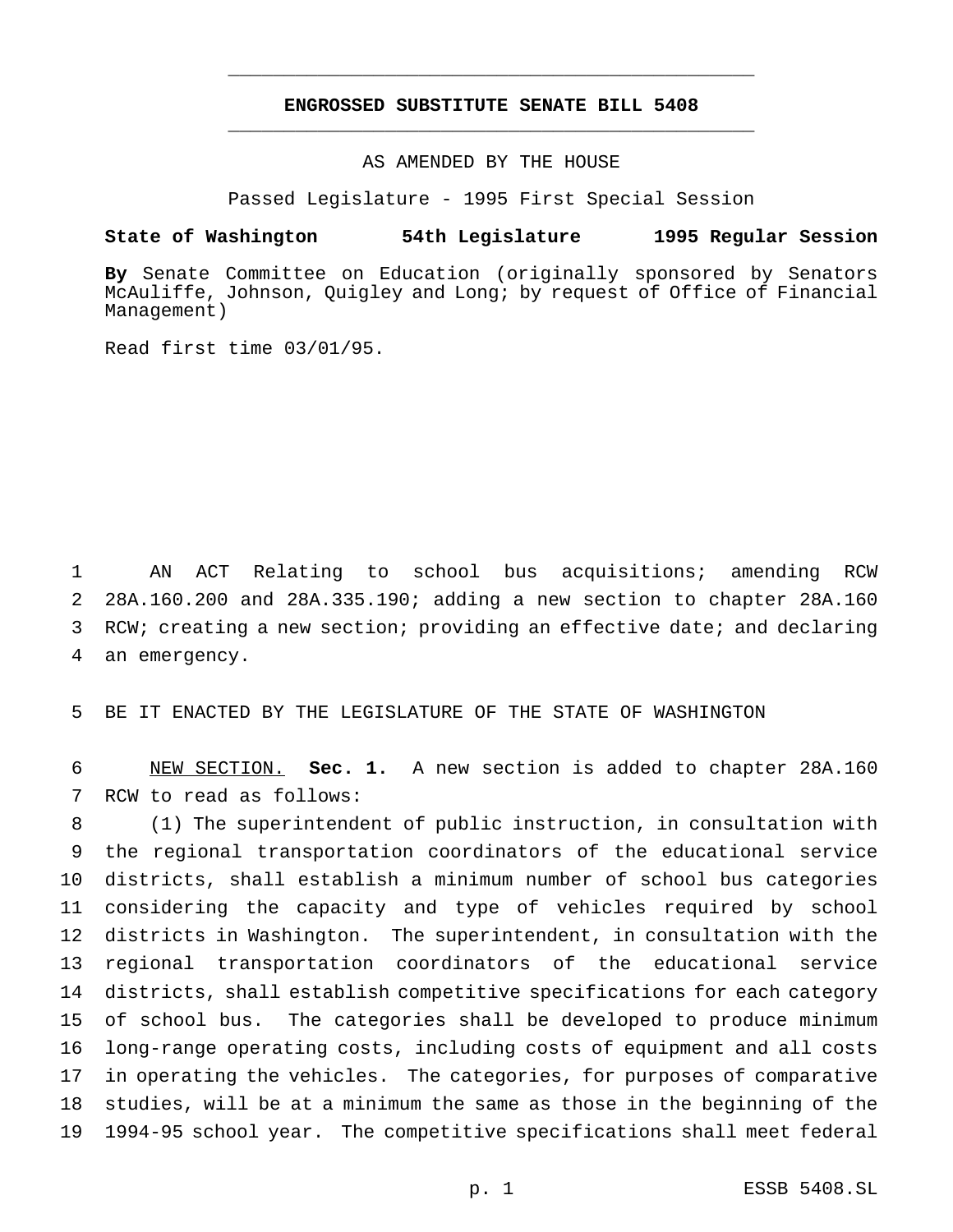motor vehicle safety standards, minimum state specifications as established by rule by the superintendent, and supported options as determined by the superintendent in consultation with the regional transportation coordinators of the educational service districts.

 (2) After establishing school bus categories and competitive specifications, the superintendent of public instruction shall solicit competitive price quotes from school bus dealers to be in effect for one year and establish a list of the lowest competitive price quotes obtained under this subsection.

 (3) The superintendent shall base the level of reimbursement to school districts and educational service districts for school buses on the lowest quote in each category.

 (4) Notwithstanding RCW 28A.335.190, school districts and educational service districts may purchase at the quoted price directly from the dealer who is providing the lowest competitive price quote on the list established under subsection (2) of this section. School districts and educational service districts may make their own selections for school buses, but shall be reimbursed at the rates determined under this section and RCW 28A.160.200. District-selected options shall not be reimbursed by the state.

 (5) This section does not prohibit school districts or educational service districts from conducting their own competitive bid process.

 (6) The superintendent of public instruction may adopt rules under chapter 34.05 RCW to implement this section.

 **Sec. 2.** RCW 28A.160.200 and 1990 c 33 s 146 are each amended to read as follows:

27 ((The superintendent shall determine the vehicle acquisition 28 allocation in the following manner:

29 (1) By May 1st of each year, the superintendent shall develop preliminary categories of student transportation vehicles to ensure 31 adequate student transportation fleets for districts. The superintendent shall take into consideration the types of vehicles 33 purchased by individual school districts in the state. The categories shall include, but not be limited to, variables such as vehicle capacity, type of chassis, type of fuel, engine and body type, special equipment, and life of vehicle. The categories shall be developed in conjunction with the local districts and shall be applicable to the following school year. The categories shall be designed to produce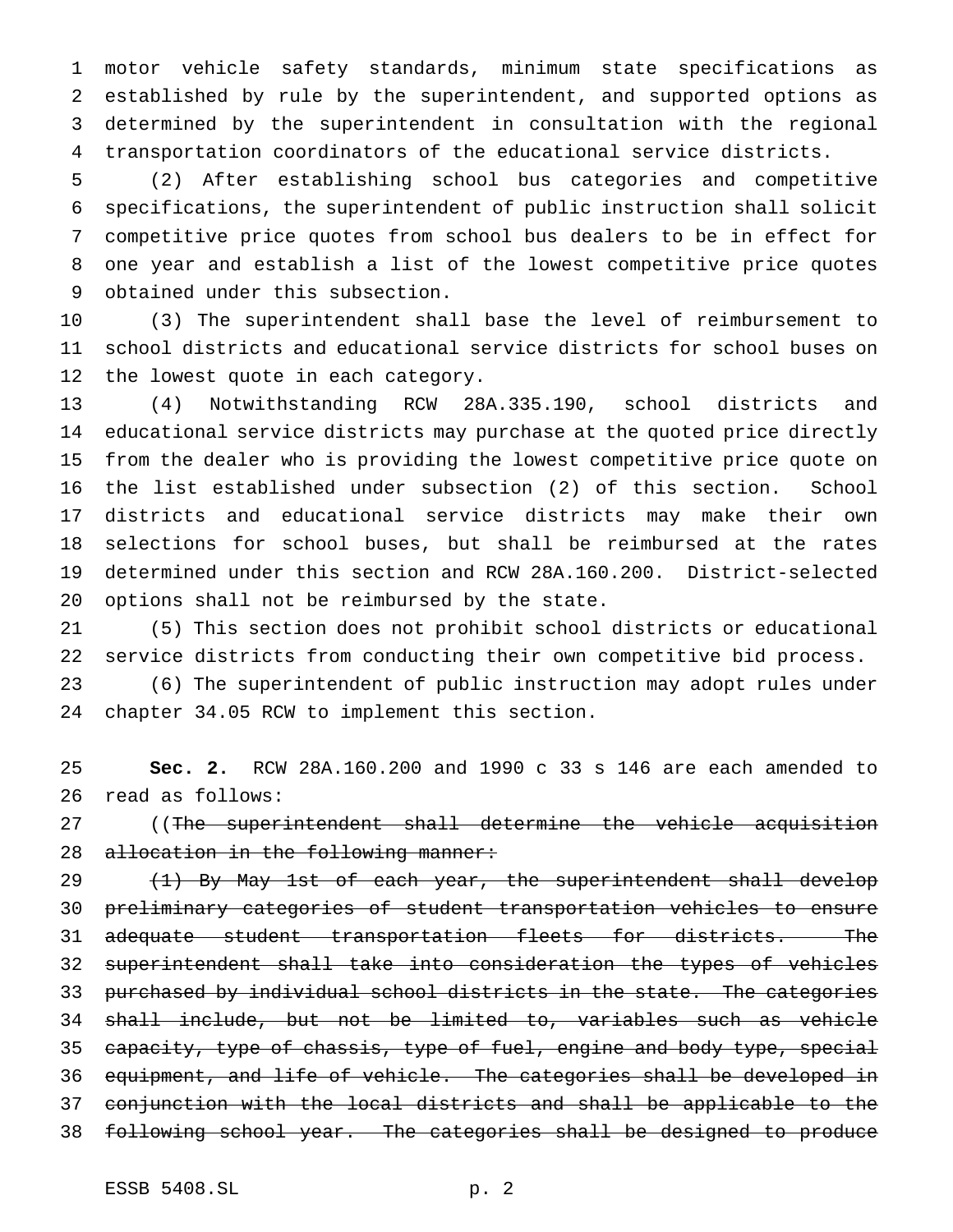1 minimum long-range operating costs, including costs of equipment and 2 all costs incurred in operating the vehicles. Each category 3 description shall include the estimated state-determined purchase 4 price, which shall be based on the actual costs of the vehicles 5 purchased for that comparable category in the state during the 6 preceding twelve months and the anticipated market price for the next 7 school fiscal year. By June 15th of each year, the superintendent 8 shall notify districts of the preliminary vehicle categories and state-9 determined purchase price for the ensuing school year. By October 15th 10 of each year, the superintendent shall finalize the categories and the 11 associated state-determined purchase price and shall notify districts 12 of any changes. While it is the responsibility of each district to 13 select each student transportation vehicle to be purchased by the 14 district, each district shall be paid a sum based only on the amount of 15 the state-determined purchase price and inflation as recognized by the 16 reimbursement schedule established in this section as set by the 17 superintendent for the category of vehicle purchased.

18  $(2)$ )) (1) The superintendent shall develop a reimbursement schedule 19 to pay districts for the cost of student transportation vehicles 20 purchased after September 1, 1982. While it is the responsibility of 21 each district to select and pay for each student transportation vehicle 22 purchased by the district, each district shall be paid a sum based on 23 the category of vehicle, anticipated lifetime of vehicles of this 24 category, and state reimbursement rate for the category plus inflation 25 as recognized by the reimbursement schedule established in this section 26 as set by the superintendent. Categories and reimbursement rates of 27 vehicles shall be those established under section 1 of this act. The 28 accumulated value of the payments and the potential investment return 29 thereon shall be designed to be equal to the replacement (( $value$ )) cost 30 of the vehicle less its salvage value at the end of its anticipated 31 lifetime. The superintendent shall revise at least annually the 32 reimbursement payments based on the current and anticipated future cost 33 of comparable categories of transportation equipment. Reimbursements 34 to school districts for approved transportation equipment shall be 35 placed in a separate ((vehicle)) transportation vehicle fund 36 established for each school district under RCW 28A.160.130. However, 37 educational service districts providing student transportation services 38 pursuant to RCW 28A.310.180(4) and receiving moneys generated pursuant 39 to this section shall establish and maintain a separate ((vehicle))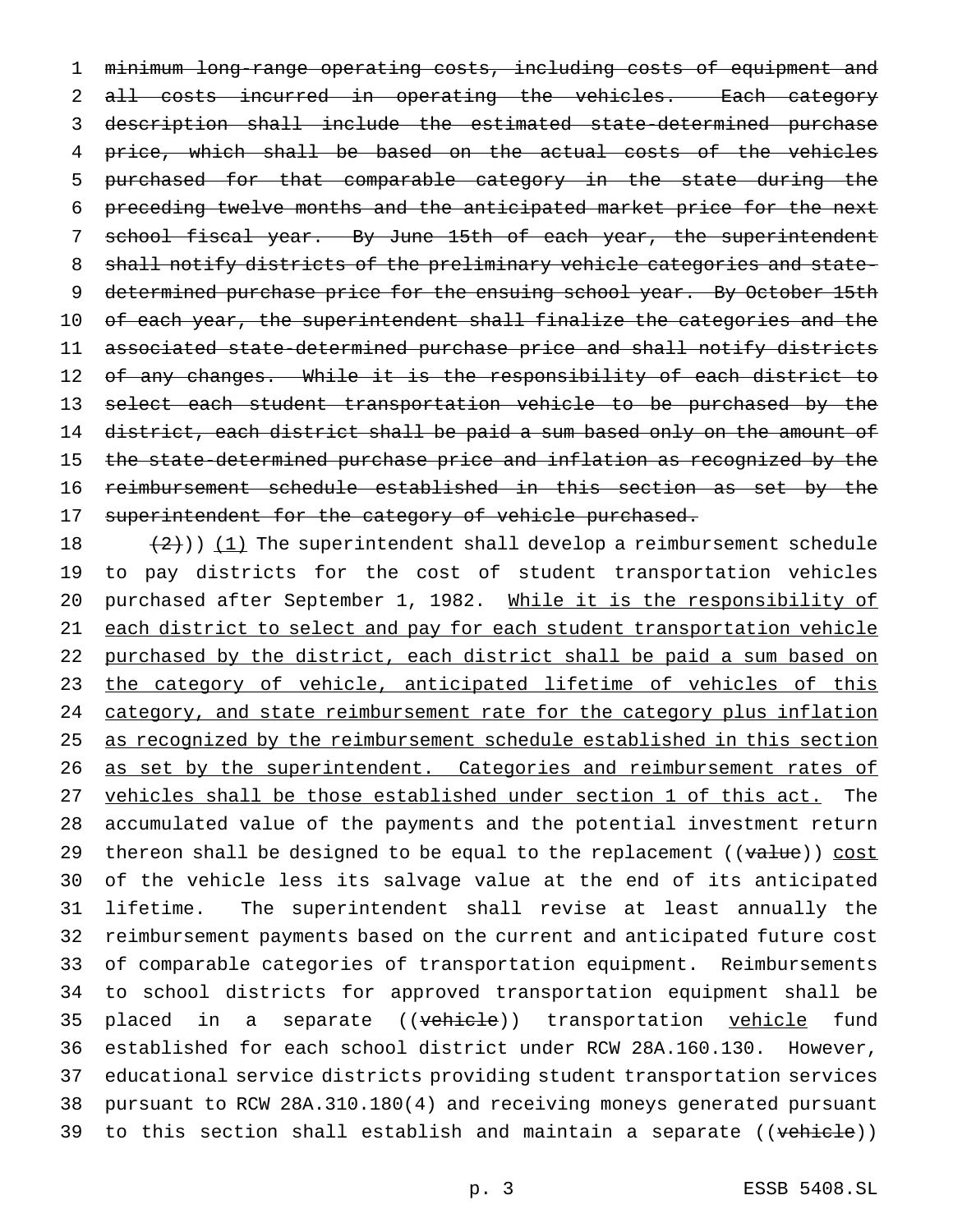transportation vehicle account in the educational service district's general expense fund for the purposes and subject to the conditions under RCW 28A.160.130 and 28A.320.300.

  $((+3))$   $(2)$  To the extent possible, districts shall operate vehicles acquired under this section not less than the number of years 6 or useful lifetime now, or hereafter, assigned to the  $((e \text{lass}))$ 7 category of vehicles by the superintendent. School districts shall properly maintain the transportation equipment acquired under the provisions of this section, in accordance with rules established by the office of the superintendent of public instruction. If a district fails to follow generally accepted standards of maintenance and operation, the superintendent of public instruction shall penalize the district by deducting from future reimbursements under this section an amount equal to the original cost of the vehicle multiplied by the fraction of the useful lifetime or miles the vehicle failed to operate.  $((+4))$  (3) The superintendent shall annually develop a depreciation schedule to recognize the cost of depreciation to districts contracting with private carriers for student transportation. Payments on this schedule shall be a straight line depreciation based on the original cost of the appropriate category of vehicle.

 **Sec. 3.** RCW 28A.335.190 and 1994 c 212 s 1 are each amended to read as follows:

 (1) When, in the opinion of the board of directors of any school district, the cost of any furniture, supplies, equipment, building, improvements, or repairs, or other work or purchases, except books, will equal or exceed the sum of fifty thousand dollars, complete plans and specifications for such work or purchases shall be prepared and notice by publication given in at least one newspaper of general circulation within the district, once each week for two consecutive weeks, of the intention to receive bids therefor and that specifications and other information may be examined at the office of the board or any other officially designated location: PROVIDED, That the board without giving such notice may make improvements or repairs to the property of the district through the shop and repair department of such district when the total of such improvements or repair does not exceed the sum of (a) fifteen thousand dollars, for districts with fifteen thousand five hundred or more full-time equivalent students; or (b) for districts with fewer than fifteen thousand five hundred full-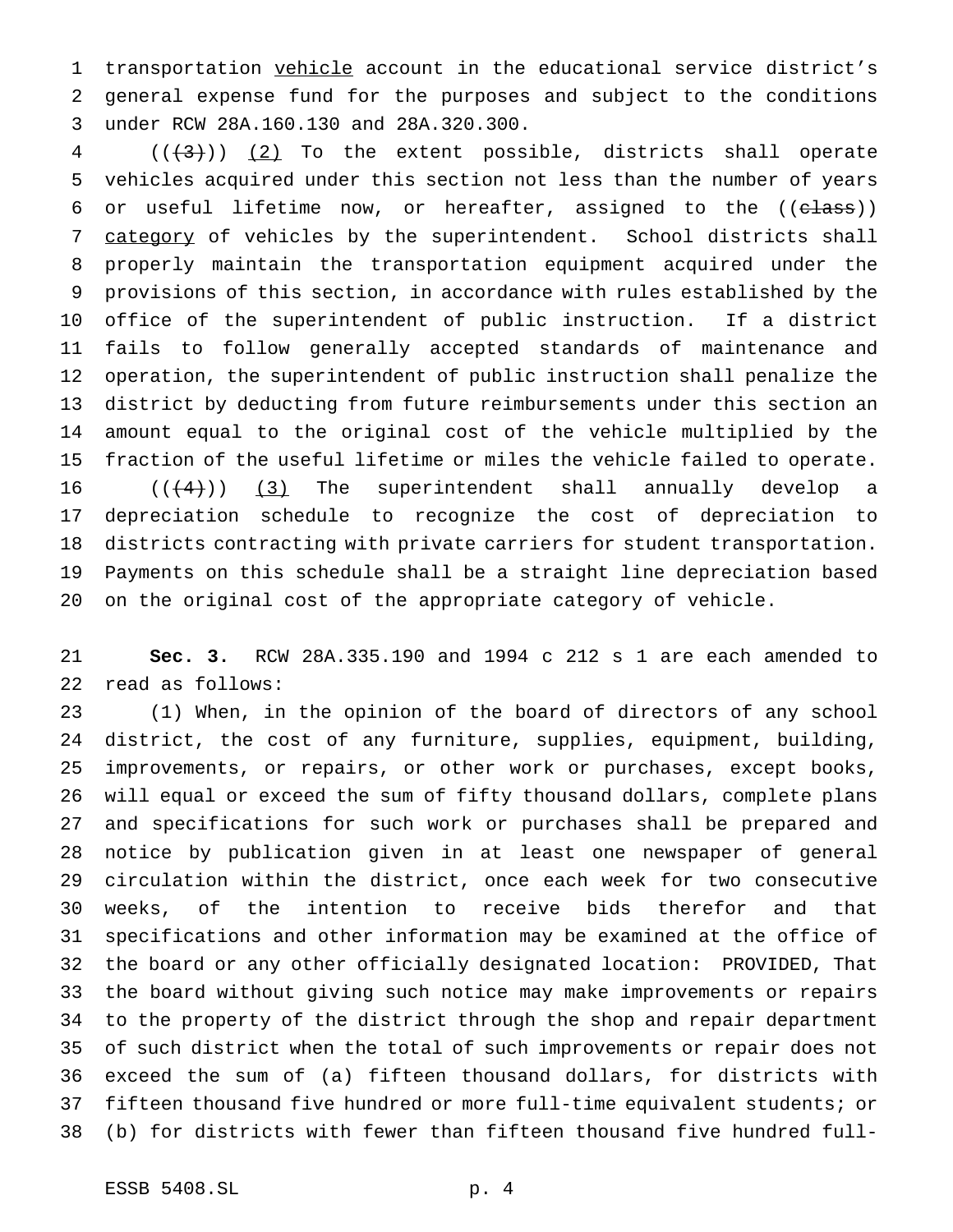time equivalent students, fifteen thousand dollars if more than one craft or trade is involved with the school district improvement or repair, or ten thousand dollars if a single craft or trade is involved with the school district improvement or repair. The cost of any public work, improvement or repair for the purposes of this section shall be the aggregate of all amounts to be paid for labor, material, and equipment on one continuous or interrelated project where work is to be performed simultaneously or in close sequence. The bids shall be in writing and shall be opened and read in public on the date and in the place named in the notice and after being opened shall be filed for public inspection.

 (2) Every purchase of furniture, equipment or supplies, except books, the cost of which is estimated to be in excess of fifteen thousand dollars, shall be on a competitive basis. The board of directors shall establish a procedure for securing telephone and/or written quotations for such purchases. Whenever the estimated cost is from fifteen thousand dollars up to fifty thousand dollars, the procedure shall require quotations from at least three different sources to be obtained in writing or by telephone, and recorded for public perusal. Whenever the estimated cost is in excess of fifty thousand dollars, the public bidding process provided in subsection (1) of this section shall be followed.

 (3) Every building, improvement, repair or other public works project, the cost of which is estimated to be in excess of (a) fifteen thousand dollars, for districts with fifteen thousand five hundred or more full-time equivalent students; or (b) for districts with fewer than fifteen thousand five hundred full-time equivalent students, fifteen thousand dollars if more than one craft or trade is involved with the school district improvement or repair, or ten thousand dollars if a single craft or trade is involved with the school district improvement or repair, shall be on a competitive bid process. All such projects estimated to be less than fifty thousand dollars may be awarded to a contractor on the small works roster. The small works roster shall be comprised of all responsible contractors who have requested to be on the list. The board of directors shall establish a procedure for securing telephone and/or written quotations from the contractors on the small works roster to assure establishment of a competitive price and for awarding contracts to the lowest responsible bidder. Such procedure shall require that a good faith effort be made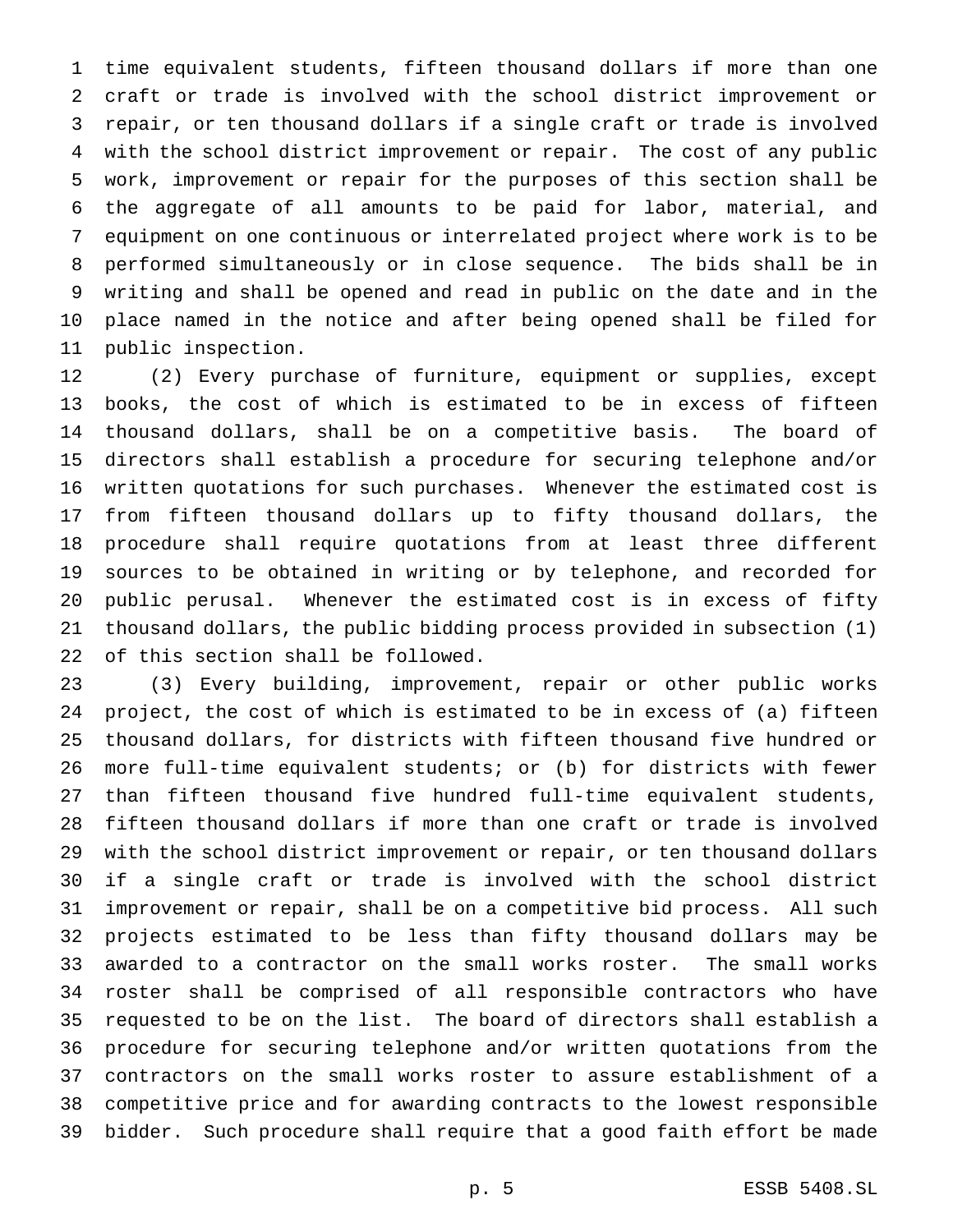to request quotations from all contractors on the small works roster who have indicated the capability of performing the kind of public works being contracted. Immediately after an award is made, the bid quotations obtained shall be recorded, open to public inspection, and available by telephone inquiry. The small works roster shall be revised at least once each year by publishing notice of such opportunity in at least one newspaper of general circulation in the district. Responsible contractors shall be added to the list at any time they submit a written request. Whenever the estimated cost of a public works project is fifty thousand dollars or more, the public bidding process provided in subsection (1) of this section shall be followed.

 (4) The contract for the work or purchase shall be awarded to the lowest responsible bidder as defined in RCW 43.19.1911 but the board may by resolution reject any and all bids and make further calls for bids in the same manner as the original call. On any work or purchase the board shall provide bidding information to any qualified bidder or the bidder's agent, requesting it in person.

 (5) In the event of any emergency when the public interest or property of the district would suffer material injury or damage by delay, upon resolution of the board declaring the existence of such an emergency and reciting the facts constituting the same, the board may waive the requirements of this section with reference to any purchase or contract: PROVIDED, That an "emergency", for the purposes of this section, means a condition likely to result in immediate physical injury to persons or to property of the school district in the absence of prompt remedial action.

28 (6) This section does not apply to the direct purchase of school 29 buses by school districts and educational services in accordance with section 1 of this act.

 NEW SECTION. **Sec. 4.** (1) By December 15, 1996, the superintendent of public instruction, in consultation with the legislative budget committee, shall prepare a report comparing:

 (a) The reimbursement schedule in effect for the 1994-95 school year with the reimbursement schedule adopted for the 1995-96 school year;

(b) The expected state savings from using the 1995-96 schedule; and